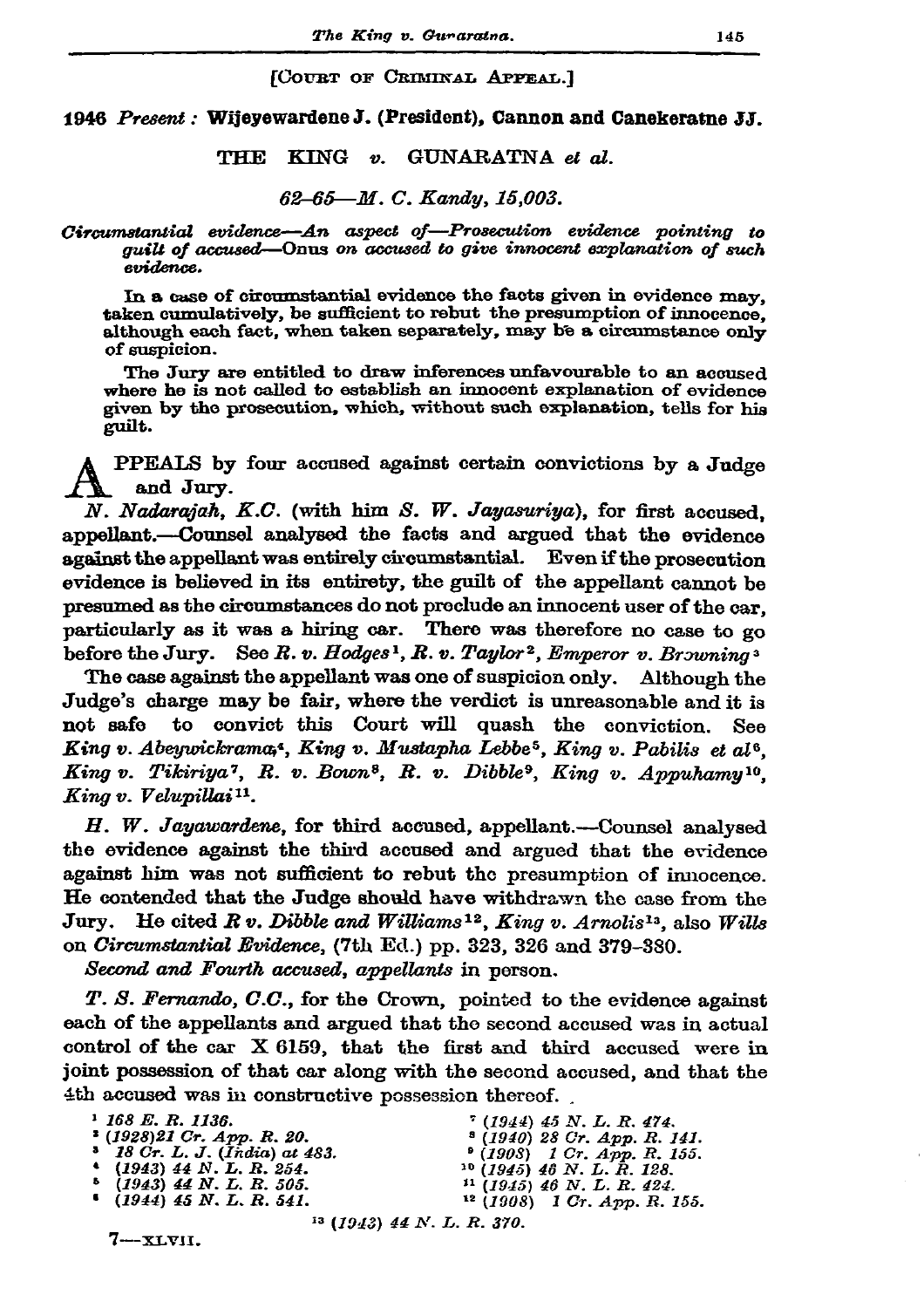The action of the Judge in not withdrawing the case from the Jury is correct and the verdict is not unreasonable. The force of suspicious circumstances is augmented whenever the party attempts no explanation of facts which he may reasonably be presumed to be able and interested to explain-Wills on Circumstantial Evidence (7th Ed.) p. 109.

Counsel also cited Regina v. Exall<sup>1</sup>, R. v. Simpson<sup>2</sup>, R. v. Crooks<sup>3</sup>, and referred to the dictum of Lord Ellenborough in R. v. Lord Cochrane® referred to in 41 N. L. R. at p. 344.

N. Nadarajah,  $K.C.$ , in reply.—Joint possession was not the case for the Crown. If it was, there was serious misdirection in that no direction about possession was given to the Jury. It cannot be said that the first accused was in possession of the stolen articles-Excise Inspector. Kandy, v. Punchi Mahatmaya<sup>5</sup>; Ponnachipillai v. De Silva<sup>6</sup>; Muttu Banda v. Weerasekere<sup>7</sup>; R. v. Crane<sup>8</sup>.

Cur. adv. vult.

# March 25, 1946. CANNON J.-

The four appellants were indicted on charges of breaking into the garage of Dr. S. P. Wickremasinghe, Lady McCallum road, Kandy, on the night of June 23, 1944, and stealing tyres and tools, and of breaking into the garage of Mr. J. W. Wickremasinghe, Peradeniya road, Kandy, on the same night and stealing five wheels, tyres and a wheelbrace.

The evidence was that a Vauxhall 14 h. p. hiring car, X6159, belonging to the fourth accused, was seen on the morning of June 23, going towards Kandy from the direction of Colombo with five or six unidentified persons. In the early afternoon it passed Dr. Wickremasinghe's garage in Lady McCallum road three times and again at about 10 P.M. It was also seen at Katugastota, and at about 5.30 P.M. it stopped outside an hotel at Gampola. On each of these occasions several people were in the car, and on one of the earlier times when it passed Dr. Wickremasinghe's garage, the first accused was identified as one of the occupants, and when it stopped at the Gampola hotel, the first, second and third accused were identified as three of five occupants. At about midnight it was seen stationary about 60 yards from Dr. Wickremasinghe's garage. It then had three occupants, one of whom explained to Dr. Wickremasinghe's gardener that they had run out of petrol and that another of their party had gone to fetch some. The gardener could not identify any of the party. The next morning Dr. and Mr. Wickremasinghe's cars were found on the highway some distance from their garages and minus their wheels, tyres and tools.

The car X-6159 was not seen again until two days later when at 9.30 P.M. it was seen standing empty outside a cinema theatre at Ratnapura. A couple of hours later the first three appellants got into it, and as it was about to be driven off by the 2nd accused, the Police detained the car and its occupants. When searched, both the first and second accused had on them a number of car switch keys, and in the car was found

<sup>4</sup> Gurney's Rep. 479.

 $(1945)$  46 N.L.R. 88.  $\begin{array}{c} \hbox{6 (1945) 46 N. L R 358}\\ \hbox{7 (1945) 46 N. L. R. 546.}\\ \hbox{8 (1912) 7 Cr. App. R. 113.} \end{array}$ 

<sup>&</sup>lt;sup>1</sup> 176 E.R. 853.

 $(1909)$  2 Cr. App. R. 128.<br>  $(1910)$  4 Cr. App. R. 60.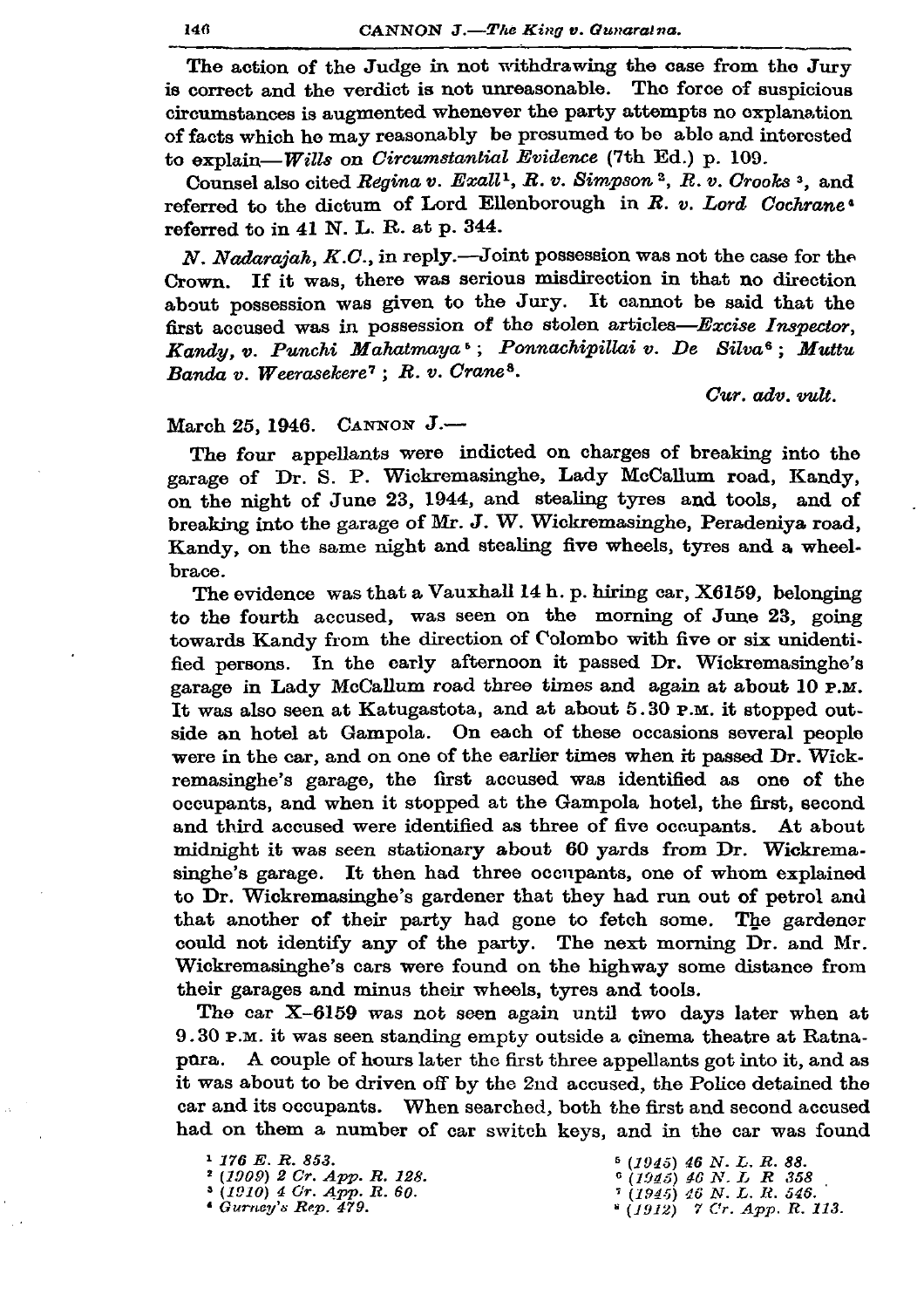Mr. J. R. Wickremasinghe's wheel-brace among no less than five wheelbraces in the tool box under the bonnet, and on one of the wheels was one of the tyres which had been stolen from Mr. J. R. Wickremasinghe's garage during the night of June 23. The number on this tyre had in the short interim been defaced and another substituted for it. Later when the car was taken to Kandy, a more thorough search revealed the presence of a fully loaded revolver hidden behind the arm-rest of the back seat and a jemmy concealed in the cushion back of the front seat and to which access was obtained through a tear in the upholstery. This jemmy fitted, with the perfection of a glove, one of the marks on Dr. Wickremasinghe's garage door where the padlock staple had been levered out.

No evidence was called by the defence and the appellants were convicted of the offences charged. It was submitted in this appeal that the evidence did not warrant their conviction because, *inter alia*, it being a hiring car. they might have been innocent passengers who had hired the car or been given a lift; that the revolver and jemmy being hidden and the wheelbraces being in the tool-box under the bonnet and the stolen type on one of the running wheels, the appellants would not necessarily have any knowledge of their history or presence on the car; and that as regards the switch keys they might have been yale lock keys. It was emphasised that the conviction depended entirely on circumstantial evidence, and contended that evidence of these facts, even assuming them to be true. did not rebut the presumption of innocence. It was not seriously contested that the car  $X$  6159 was the car that was used in the crimes. but it was argued that the evidence was not sufficient to implicate the appellants as occupants of the car at the time of the crimes.

It becomes necessary to consider the bearing of this evidence as it relates to the appellants individually and jointly.

It is to be noted that the car can, without speculation, be said to have been equipped on the night of June 25, for some felonious purpose and. in particular, one connected with motor cars, having on it, as it did. no less than five wheel-braces for the removal of motor-car wheels, in addition to the loaded revolver and the jemmy. It may, I think, be properly described as a bandit car.

It is also to be noted that the homes of all the appellants are in Colombo, from which Ratnapura lies 56 miles away in one direction and Kandy over 70 miles away in another direction. One of the witnesses also expressed the opinion that the first three appellants were of the artisan class, although the first accused was said to be the " proprietor of a social club" in Colombo. To be exact, the first accused lives at Wellawatta. the second accused at Rajagiriya, and the third and fourth accused at Slave Island.

The fourth accused is the owner of the car, which, in addition to being equipped for banditry, had on it one of the tyres that had been stolen less than 48 hours before. It is true that he was never identified as one of the occupants of the car on the 23rd, but as owner of the car some explanation was to be expected from him, if he was innocent. His association with the second accused can be inferred also from the fact that the second accused was not only driving the fourth accused's bandit car on June 23 and 25, but was also on the 24th driving another car at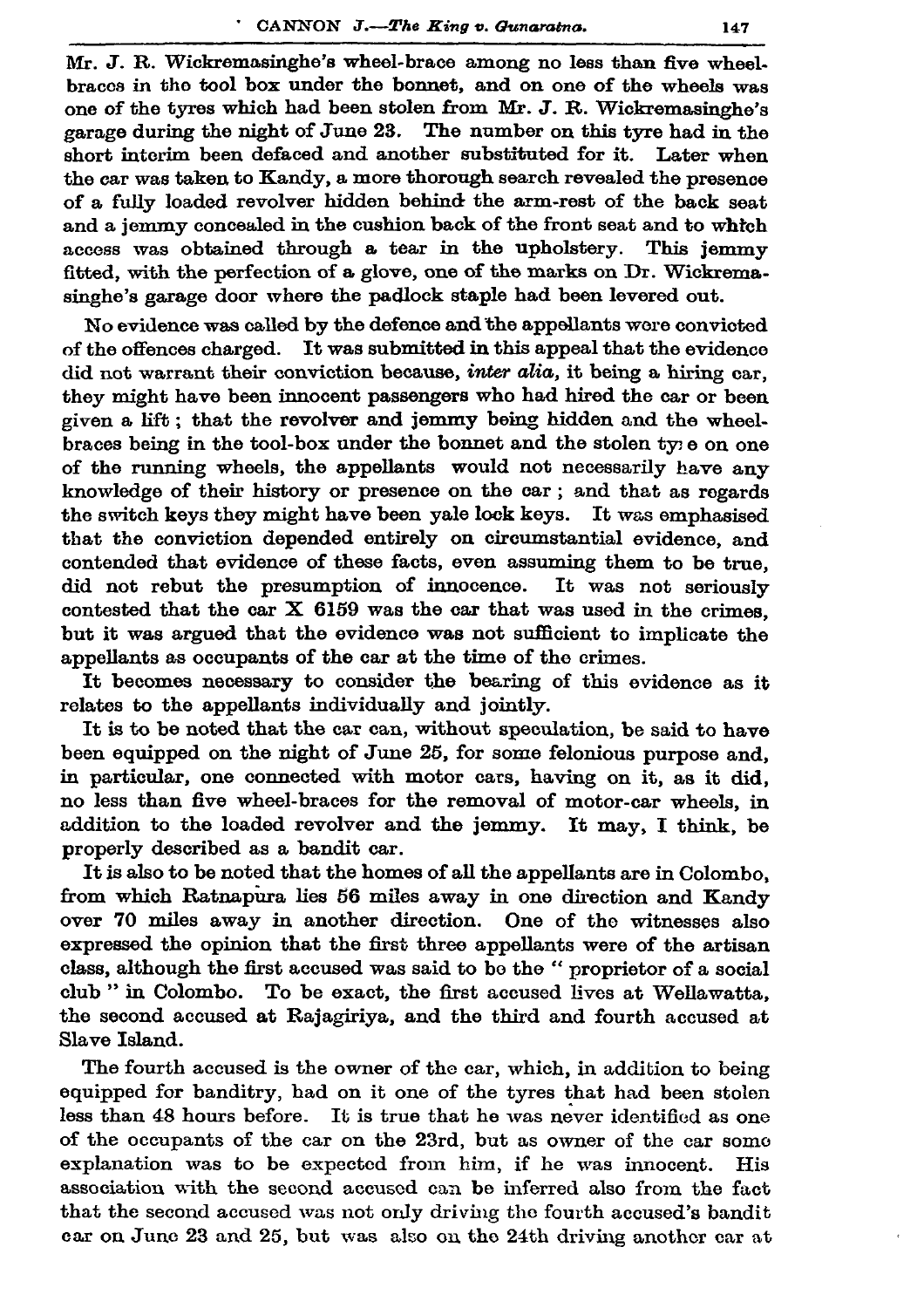Wellawatta, the possession of which the fourth accused was at the time retaining pending payment for repairs done by him to it. At this time the second accused was accompanied by the first accused.

As regards the second accused he was identified as the driver of the bandit car when it was at Gampola on June 23 and at Ratnapura on the 25th, and in his pockets were found six car switch keys and one padlock key. So he is the driver of the bandit car at Kandy on the evening of the crime and at Ratnanura on the 25th when it was equipped as stated and had on it some of Mr. J. R. Wickremasinghe's property together with the jemmy which fitted the mark on Dr. Wickremasinghe's garage door. The implications of this ovidence as regards the guilt of the second accused are, in my opinion, clear-in the absence of an explanation.

Taking the case of the first accused, he was identified in the bandit car with a number of others on one of the earlier times it passed Dr. Wickremasinghe's garage on the afternoon of the 23rd, and also when it stopped at the Gampola hotel, where he and the other four occupants of the car, of whom the second and third accused were also identified, had a meal together. He was also in the bandit car when it was stopped by the Police at Ratnapura on the 25th equipped as stated and having on it the stolen property mentioned. The removal of a victim's car by mobile thieves operating from another car-which was the technique employed in this case—would require the services of two persons able to drive; and it was in evidence that the 1st accused had this ability in common with the second accused, for he had in his possession a driving licence. Moreover, he had on him no less than four car switch keys. which would seem to be more useful to a person intending to steal motor car equipment than to a proprietor of a social club. And if the first accused was an innocent passenger of this sinister car at Kandy on the 23rd, it was an unfortunate coincidence that when he was arrested in the car at Ratnapura, he and the second accused had between them a total of ten car switch keys. His association with the second accused is also shown by the fact that he was with him in another car possessed by the fourth accused at Wellawatta on the 24th. I am unable to agree with the contention that these facts called for no explanation from the first accused.

The evidence against the third accused is less in quantity than that against the others; but he was identified with the second and first accused at the Gampola hotel, where he inquired for meals on their behalf and joined them at the meal; he was in the bandit car then and also when it was equipped as stated at Ratnapura on the 25th. It is true that no car switch key was found on him, but not only was he in the Kandy district on the day of the crimes with the first and second accused in car X6159, but two days later he was 100 miles away from Kandy with the first and second accused in the same car, with the added circumstances that the first and second accused were then found to be in possession of ten car switch keys and the car was discovered to be equipped as described and to have on it some of Mr. J. R. Wickremasinghe's property which had been stolen at Kandy a few hours after he had been seen in the car at Kandy. These facts clearly indicate an occasion for the third